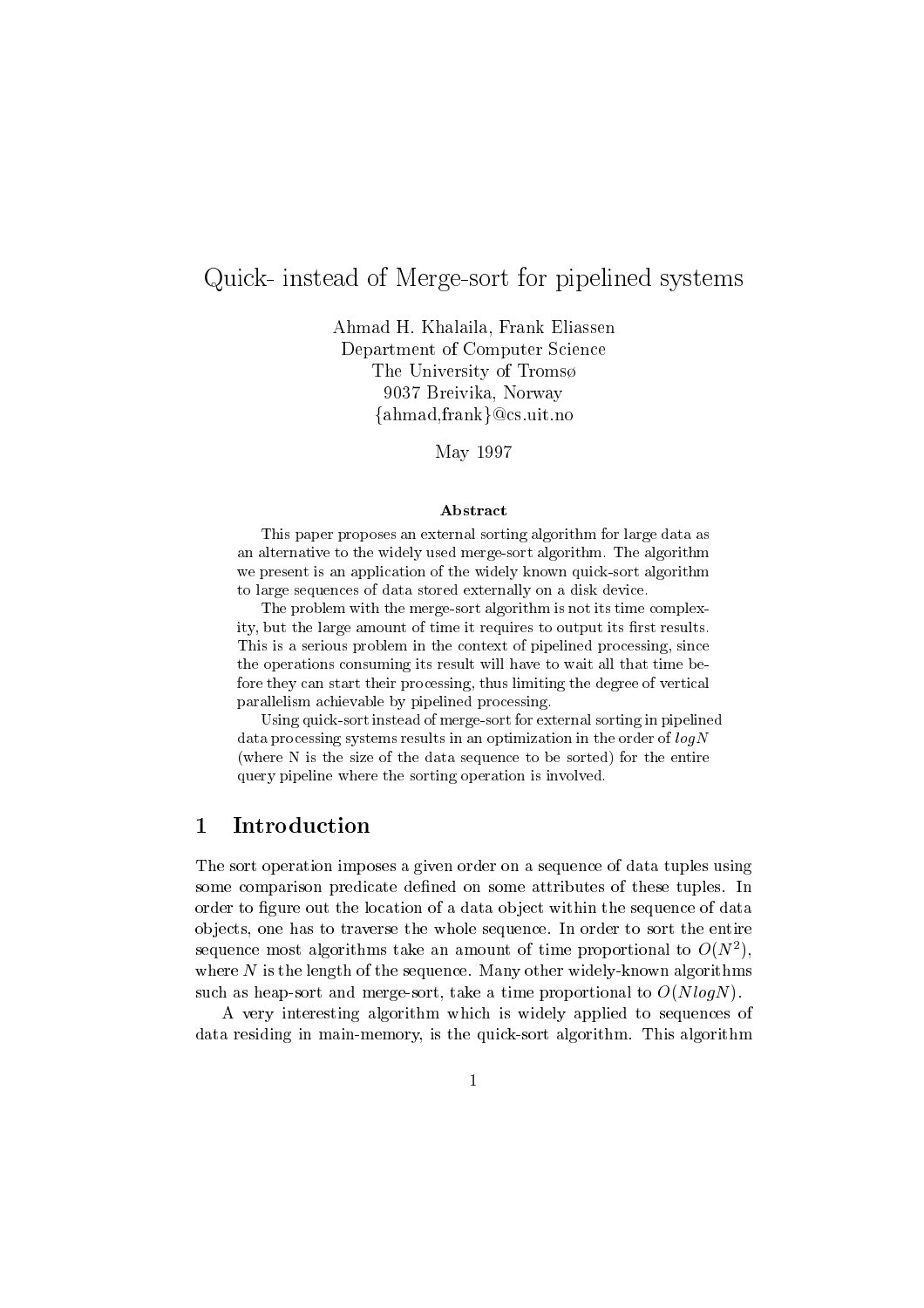nas a worst-case complexity of  $O(N^+)$ , and an average-case complexity of  $\hspace{0.1mm}$  $O(NlogN)$ .

Merge-sort is the sorting algorithm normally applied in case the data sequence is very large and therefore stored on disk

In this paper, we argue that a quick-sort algorithm for external sort (i.e. sorting a large data sequence that is stored on an external device, in this case the disk) is more suitable for pipelined processing than the merge-sort algorithm

#### $\overline{2}$ External quick-sort

An outline of the external quick-sort algorithm is presented below.

```
Algorithm -
 An external quicksort algorithm
\cup quick sort f inc. for strateging =p. . . . . . . . . . . . . . . . .
                             \left[ \begin{array}{c} 1 & 0 & 0 & 0 \\ 0 & 0 & 1 & 1 \end{array} \right]Program	
                                      If \Box if \partial u = \iota u \partial \iota is \Boxoutputquick sortf ile-
 f irst
                                     Else\mu<sub>i</sub> vot\sim \mu<sub>i</sub> voting inc. The set \mu in set \mu 2),
                                              p_0 is the contract interval interval in the \Delta is
                                              U(u \, u \, \nu \, \nu \, \nu) = \frac{1}{2} \int_{u \, u} \left[ \frac{1}{2} \left( \frac{1}{2} \right) \left( \frac{1}{2} \right) \left( \frac{1}{2} \right) \right] duU(u) ilevel to U(u) if u \cup u, if u \cup u is u \cup u
```
The above speci-cation of the quicksort is selfexplanatory pickpivot is the function that picks a value for pivot from the middle of the -le This value is used by the *partition* routine which partitions  $file$  into  $file1$  and *file2. File1* will contain all the data items having a value less than or equal to the value of *pivot*, and  $file2$  all the items having a value greater than that of pivot

### 2.1 Complexity of the first output

Although the complexity of this external quick-sort algorithm has a worst case scenario of  $O(N^*)$ , this is very bad compared to the worst case of merge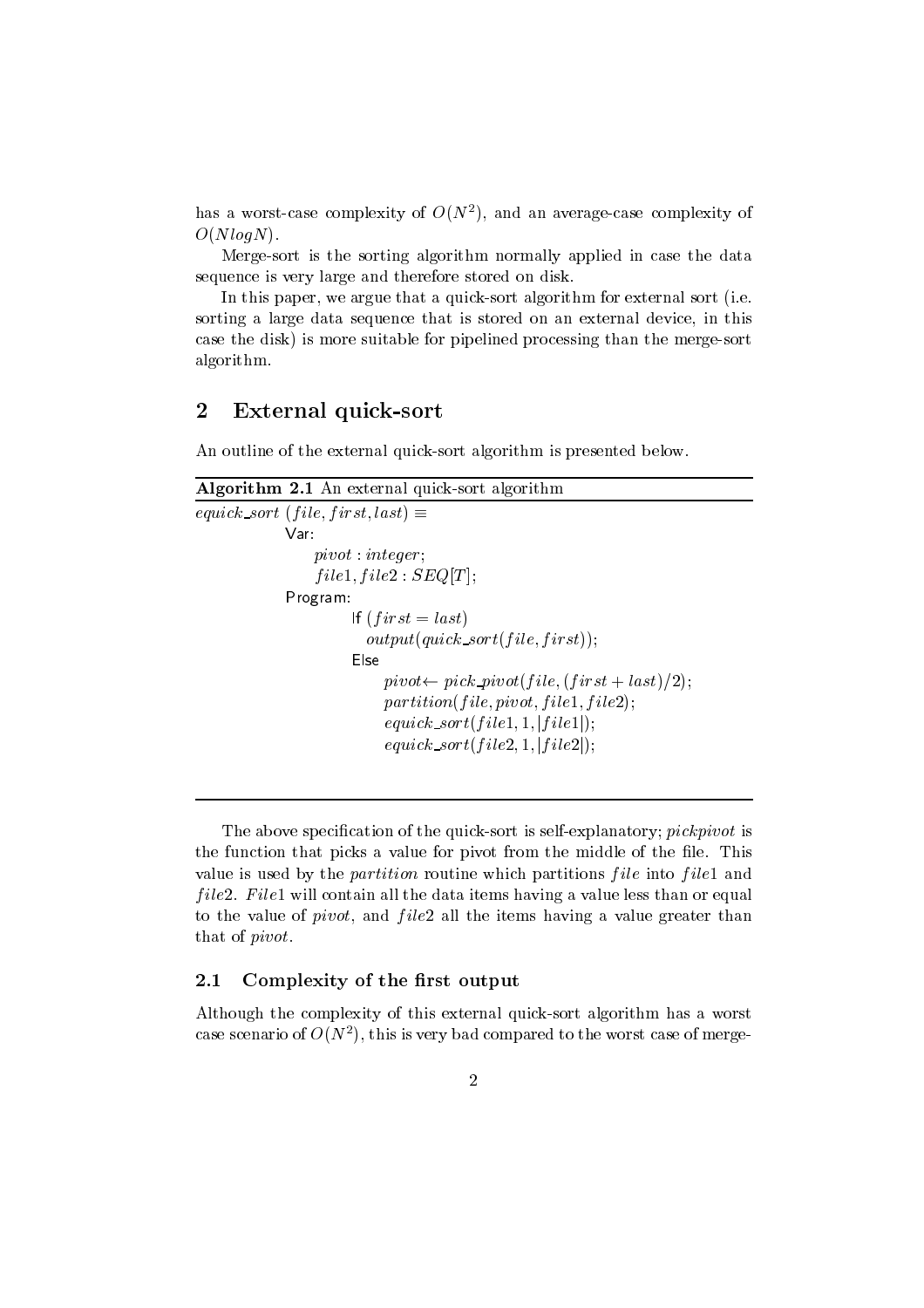sort. The quick-sort algorithm will most often start to output sorted packets of data much earlier than the merge-sort algorithm. It is this property of the external quick-sort algorithm that makes it very appealing in the context of pipelined data-processing systems.

The merge-sort starts to output data after carrying an amount of work equal to ONLogic Italy, which we have the semi-computed the - which it is a set of  $\mathcal{L}_1$ merge rounds

The best case behavior of quick-sort occurs when the value chosen for pivot is the value at the middle of the sequence In such a case the sequence  $\sim$ call to the quick-sort routine will partition the sequence in half, the second call will partition a half of the sequence into two halves, and so on. There will be longer the route that the calls the rest data block is output In the property of the state of the state of the state of the state of the state of the state of the state of the state of the state of the state of the the extent the input sequence has length N increased the second call n in the second call  $\sim$  in the second call N in the second call  $\sim$ third call  $N/4$ , and so on. In the  $i^{**}$  call the sequence has length  $N/Z$  , and In the last can before the first data block is output a length of  $N/Z \backslash log N$  ).

Thus, the quick-sort algorithm will in its best case output data after it has computed an amount of work that has a time complexity  $T$  where follows 

$$
T = N + N/2 + N/4 + \dots + N/2^{k}
$$
  
=  $\sum_{i=0}^{k} N/2^{i}$   
=  $N \sum_{i=0}^{k} 1/2^{i}$   
=  $N \frac{1 - (1/2)^{k+1}}{1 - 1/2}$   
=  $N(2 - 1/2^{k})$   
=  $2N - 1$ 

where  $k = log_2N$ .

The above equation tells us that quicksort will output its -rst block of data after  $2N - 1$  steps.

However, the worst case is in fact quadratic (i.e.  $O(N$  )) for the first block in order to be output, and it is associated with the following scenario. The -rst call partitions the input sequence into a subsequence of length N and another of length the second call partitions the sequence of N into a subsequence of <sup>N</sup> and another subsequence of length and so one the computational cost block is output is output is output is output is output is output is output i equal to  $N + (N - 1) + (N - 2) + \cdots + 1 = N(N + 1)/2$ .

Notice that what we call the best behavior of quick-sort is not the one associated with the least amount of time block is output of time before the state of the block is output of th but the best behavior of the quick-sort algorithm in general. That is because